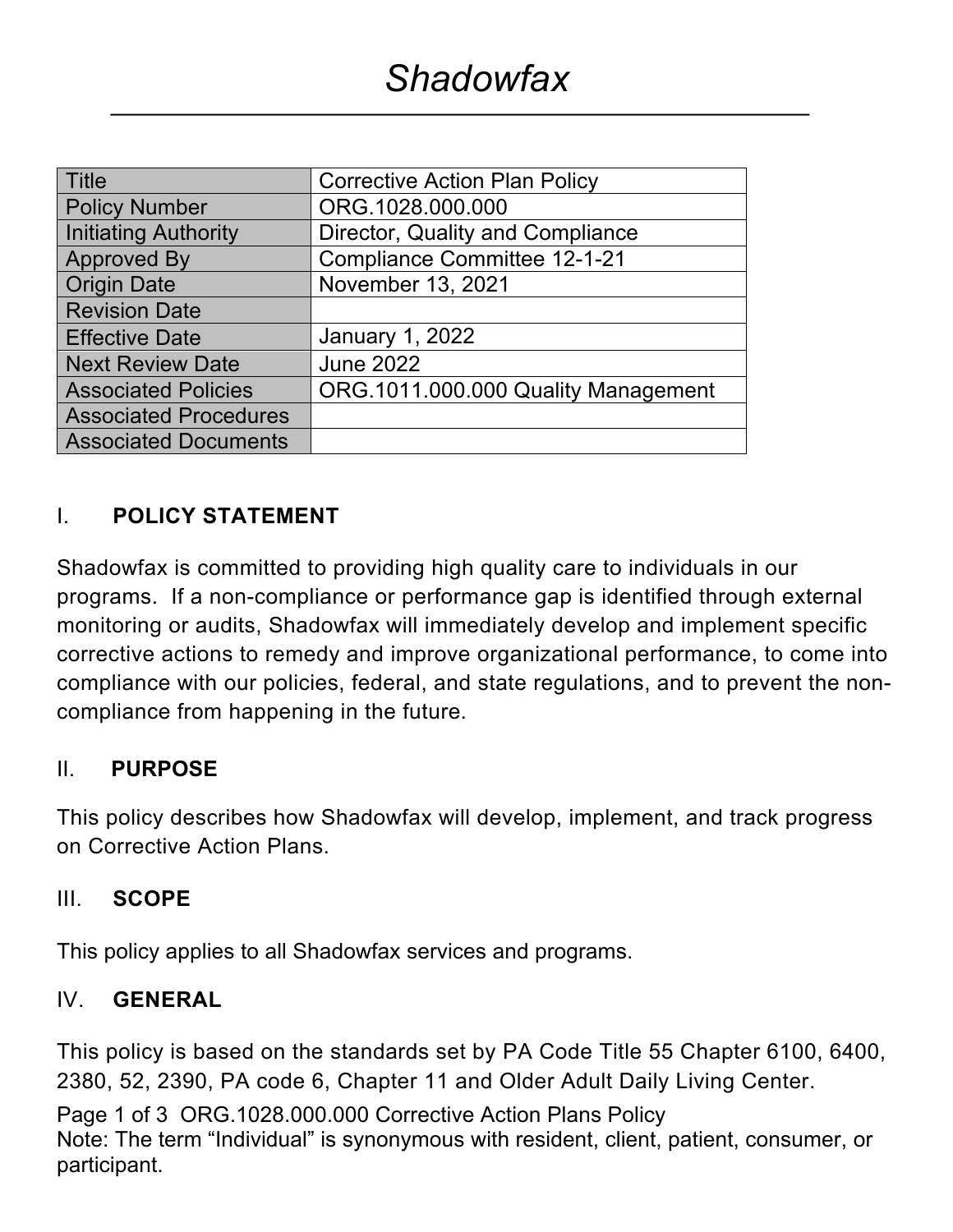# V. **POLICY**

# Monitoring or Audit

Shadowfax understands that it may be subject to monitoring or audit by authorized Federal and/or State regulatory agencies and/or businesses who have contracted Shadowfax's services.

Shadowfax will cooperate with external monitoring or audit as outlined by applicable regulations and/or contract terms.

# Corrective Action Plan (CAP)

If a preliminary determination of non-compliance or a finding is made through the monitoring or audit, Shadowfax will complete a Corrective Action Plan (CAP) to remedy the finding(s). The CAP will be completed in the time frame required by the monitoring or audit party. If the monitoring or audit party specifies a form to be used for the CAP, Shadowfax will use the form.

Shadowfax will comply with the CAP as approved by the monitoring or audit party and will keep the documentation relating to the monitoring or audit.

## CAP Development, Contents, and Progress-Reporting

The purpose of a CAP is to implement organizational changes to respond to any findings and to prevent them from reoccurring. The organization will gather appropriate internal and external resources to work to understand any underlying root causes of the findings and address identified root causes in the CAP. Generally speaking, for each finding the CAP will include:

- Realistic, specific, and sustainable actions
- Roles, responsibilities and timing for short-term actions to implement changes including how the actions will mitigate the finding

Page 2 of 3 ORG.1028.000.000 Corrective Action Plans Policy Note: The term "Individual" is synonymous with resident, client, patient, consumer, or participant.